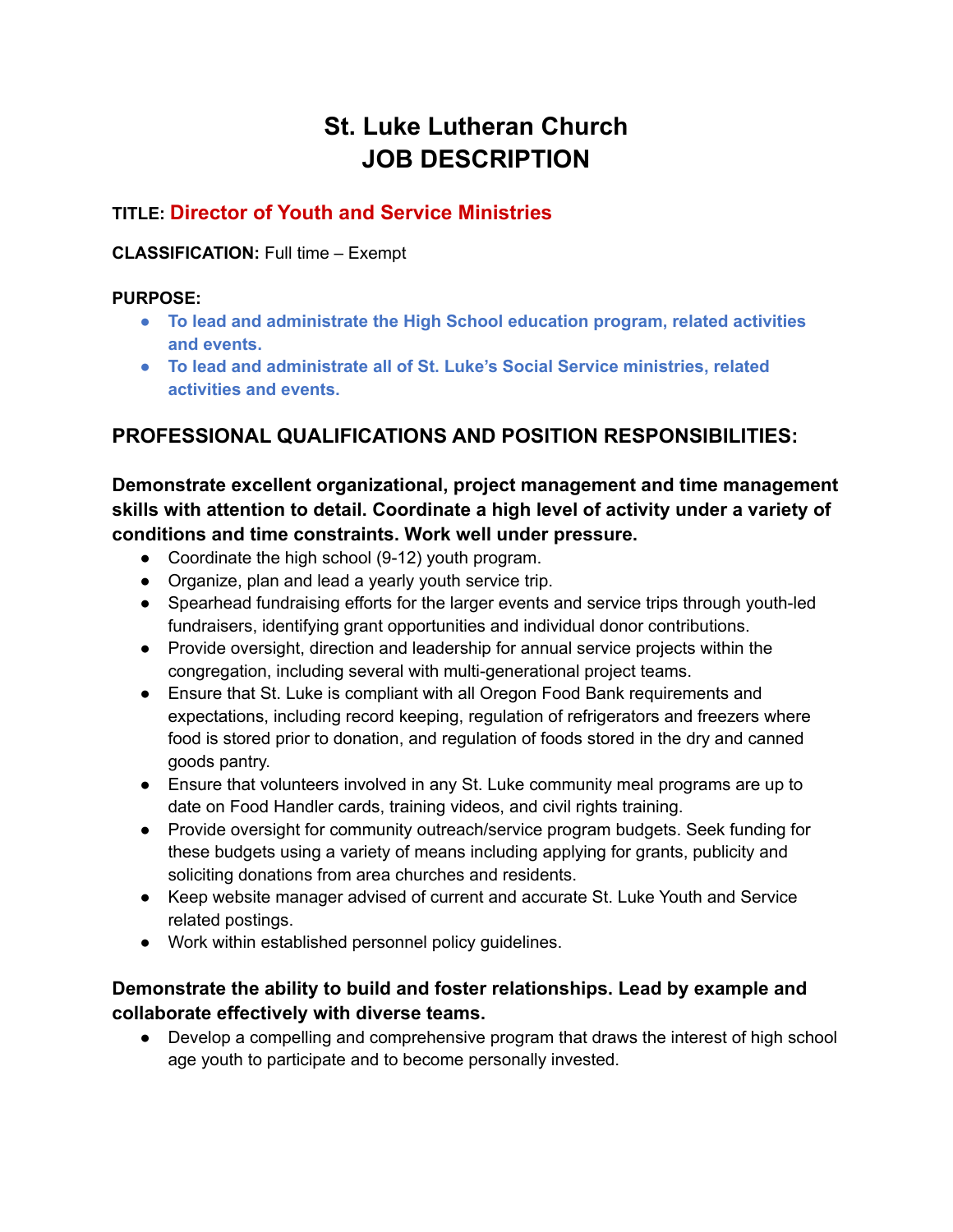- Recruit a team of adults who are committed to being part of the high school Sunday morning program, events, meetings and service trips. Take responsibility to mentor, support and nurture this team.
- Support parents to help enhance their high school student's faith development in the home and encourage active participation in the church family at St. Luke.
- Recruit and coordinate volunteers for church-sponsored activities & benevolence ministries including Sunday morning coffee, and wedding/memorial service receptions.
- Recruit volunteer leadership to head up smaller St. Luke service events that do not have a ministry team.

**Demonstrate outstanding communication skills in a variety of contexts across all levels of staff. Demonstrate excellent computer skills. Demonstrate knowledge of social media platforms and how to use them strategically to promote the church and support our communication goals.**

- Communicate regularly with fellow staff members and church leaders to seek opportunities to coordinate and integrate the youth program with all other activities within the congregation.
- Attend staff meetings and regularly connect with lead and associate pastors.
- Submit monthly Council reports, monthly/quarterly newsletter updates, and weekly communication to volunteer teams and St. Luke Youth families.
- Attend monthly Social Concerns *(oversees the benevolent giving of St. Luke to charitable organizations)* committee meetings and keep the committee apprised of the status of current service events, as well as updates on the budgets for these events.
- Serve as St. Luke's liaison to the Oregon Food Bank, attending required meetings and training events.
- Serve as St. Luke's liaison to local agencies that partner with St. Luke for community outreach/service programs.

**Demonstrate progressive faith values with an emphasis on justice and inclusion. Demonstrate a personal commitment to the ongoing spiritual development of the members of St. Luke – the high school youth, those involved in Youth Ministry, and the volunteers under your guidance. Demonstrate an eagerness to learn.**

- Provide opportunities and encourage St. Luke high school youth to be involved in the larger mission, ministries and activities of the church.
- Incorporate opportunities for high school students to lead in the following areas: Worship, Connect, Serve, within church, local community and in larger youth service-oriented trips.
- Ensure that the faith values of St. Luke are deeply rooted in volunteers and activities.

# **ADDITIONAL QUALIFICATIONS, EDUCATION and WORK EXPERIENCE**